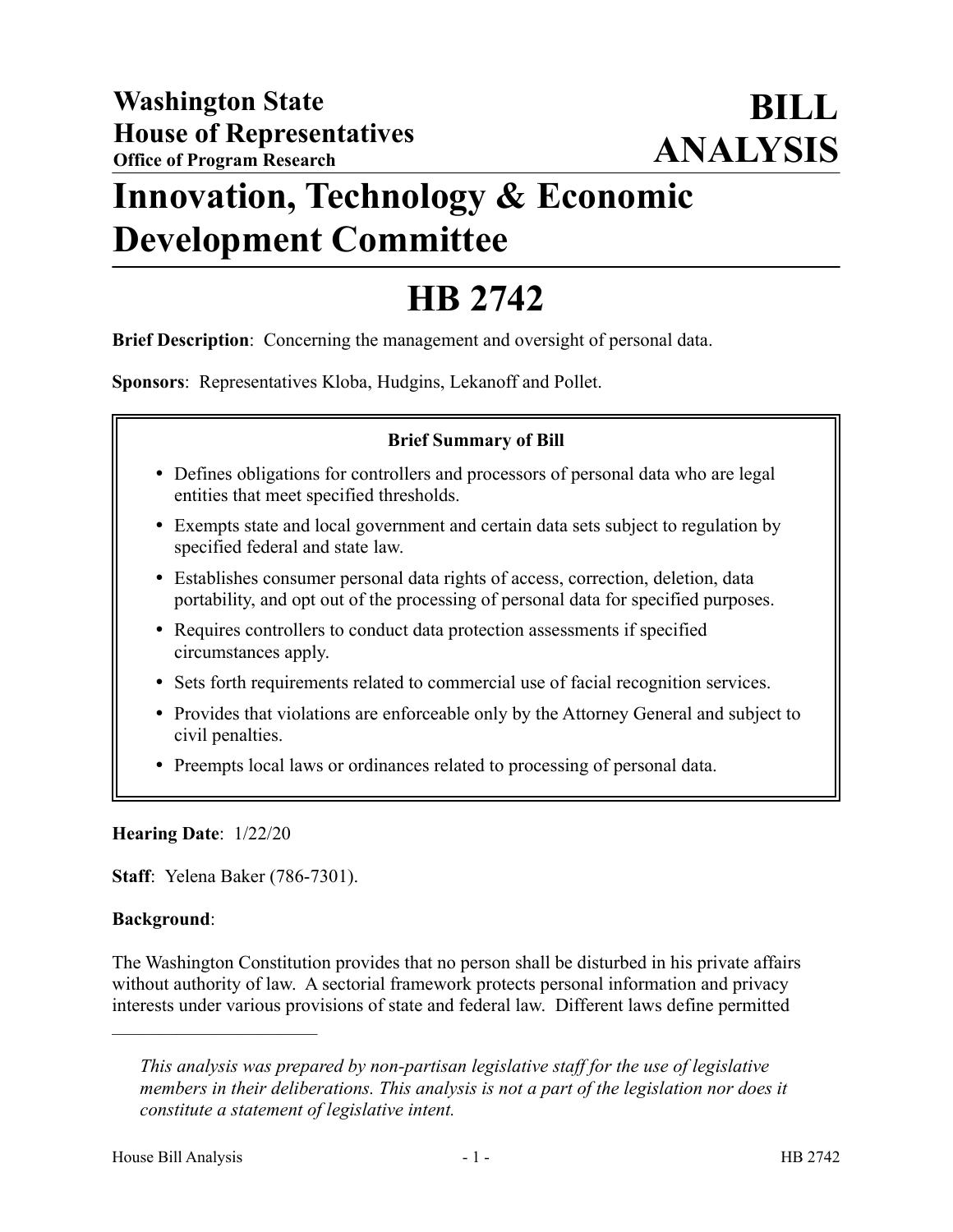conduct and specify the requisite level of privacy protection for consumer credit records, financial transactions, medical records, and other personal information.

The state Consumer Protection Act (CPA) prohibits unfair methods of competition and unfair or deceptive practices in the conduct of any trade or commerce. The Attorney General may investigate and prosecute claims under the CPA on behalf of the state or individuals in the state. A private person injured by a violation of the CPA may bring a civil action. A person or entity found to have violated the CPA is subject to treble damages and attorney's fees.

The Office of Privacy and Data Protection (OPDP) was created in 2016 to serve as a central point of contact for state agencies on policy matters involving data privacy and data protection. The primary duties of the OPDP with respect to state agencies include conducting privacy reviews and trainings, coordinating data protection, and articulating privacy principles and best policies.

#### **Summary of Bill**:

The Washington Privacy Act establishes consumer personal data rights and identifies responsibilities of controllers and processors of personal data, including requirements related to commercial use of facial recognition services.

#### Key Definitions and Jurisdictional Scope.

"Consumer" means a natural person who is a Washington resident acting only in an individual or household context and does not include a natural person acting in a commercial or employment context.

"Personal data" means any information that is linked or reasonably linkable to an identified or identifiable natural person and does not include de-identified data or publicly available information.

"Processing" means any operation performed on personal data, whether or not by automated means.

"Controller" means the natural or legal person which, alone or jointly with others, determines the purposes and means of the processing of personal data. "Processor" means a natural or legal person who processes personal data on behalf of a controller. Determining whether an entity is a processor or a controller with respect to specific processing of personal data is a fact-based determination.

Controllers and processors are legal entities that conduct business in Washington or produce products or services that are targeted to Washington residents and:

- control or process personal data of 100,000 or more consumers; or
- derive over 50 percent of gross revenue from the sale of personal data and control or process personal data of 25,000 or more consumers.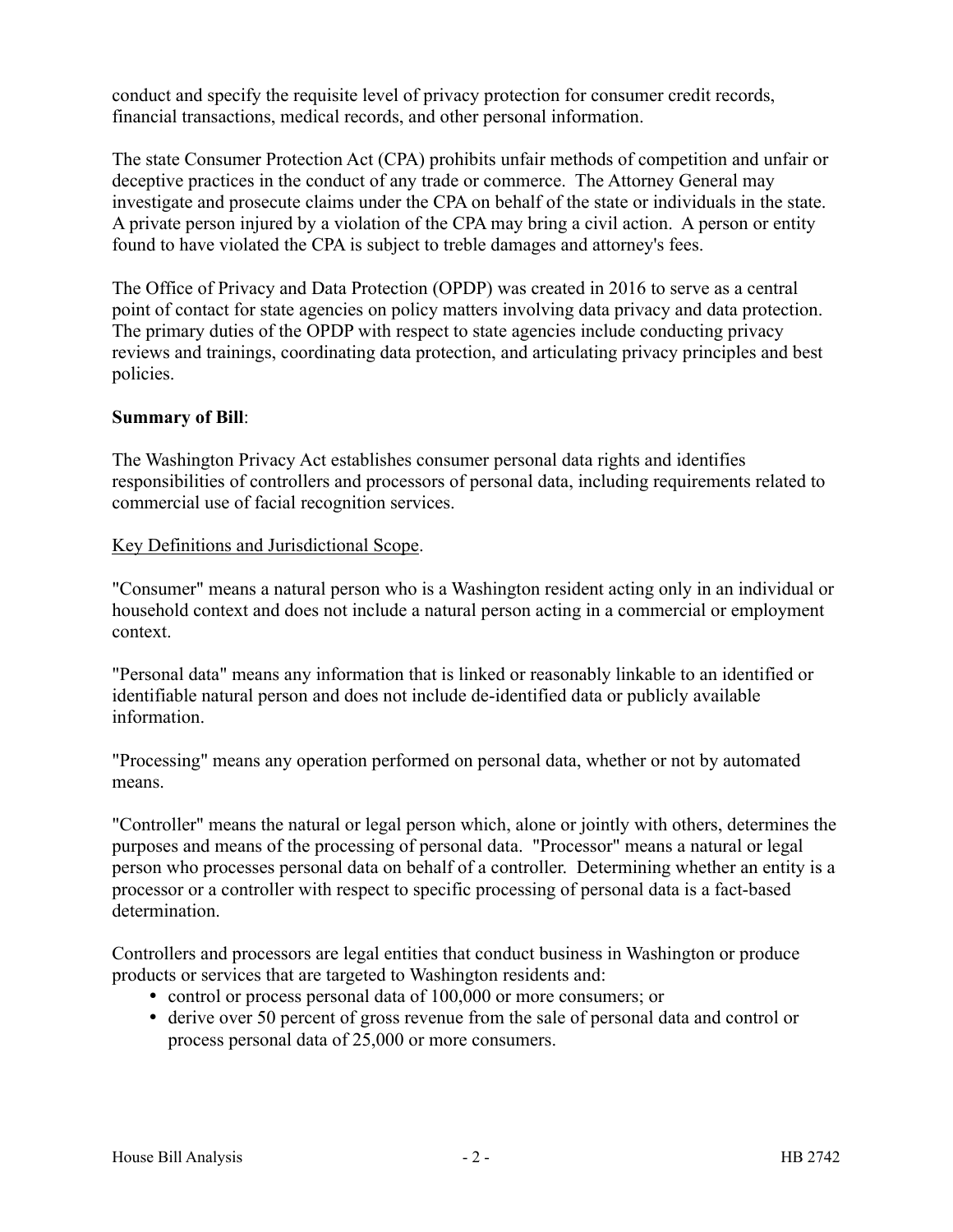This act does not apply to state and local government, municipal corporations, personal data subject to enumerated federal and state laws, or data maintained for employment records purposes.

#### Consumer Personal Data Rights.

With regard to processing of personal data, a consumer has the following rights:

- confirm whether a controller is processing the consumer's personal data and access the personal data being processed by the controller;
- correct inaccurate personal data, taking into account the nature of the personal data and the purposes of the processing;
- delete the consumer's personal data;
- obtain the consumer's personal data previously provided to the controller in a portable format; and
- opt out of the processing of the consumer's personal data for purposes of targeted advertising, the sale of personal data, or profiling in furtherance of decision that produce legal effects or similarly significant effects on the consumer.

Except for the right to opt out, the consumer personal data rights do not apply to pseudonymous data in cases where the controller is able to demonstrate that it is not in a position to identify the consumer. Additionally, a controller is not required to comply with a consumer personal data right request if the controller is unable to authenticate the request using commercially reasonable efforts.

Within 45 days of receiving a consumer personal data right request, a controller must inform the consumer of any action taken on the request. This period may be extended once by 45 additional days where reasonably necessary, provided that the controller informs the consumer of the extension and the reasons for the delay within the first 45-day period.

Information provided to a consumer pursuant to a personal data right request must be provided free of charge, up to twice annually. If requests from a consumer are manifestly unfounded or excessive, the controller may charge a reasonable fee or refuse to act on the request. The controller bears the burden of demonstrating the manifestly unfounded or excessive nature of the request.

Controllers must establish an internal process by which a consumer may appeal a refusal to take action on consumer personal data right requests. If a controller does not take action on the request, the controller must inform the consumer within 30 days of receiving the request and provide reasons for not taking action, as well as instructions on how to appeal the decision with the controller. Within 30 days of receiving an appeal, the controller must inform the consumer of action taken or not taken in response to the appeal and provide a supporting written explanation. Controllers must also provide consumers with an electronic mail address or other online mechanism through which the consumer may submit the results of the appeal and supporting documentation to the Attorney General. With the consumer's consent, the controller may also submit the appeal information to the Attorney General, who must make publicly available on its website all appeal information, redacted to deidentify individual consumers, that the Attorney General receives from controllers.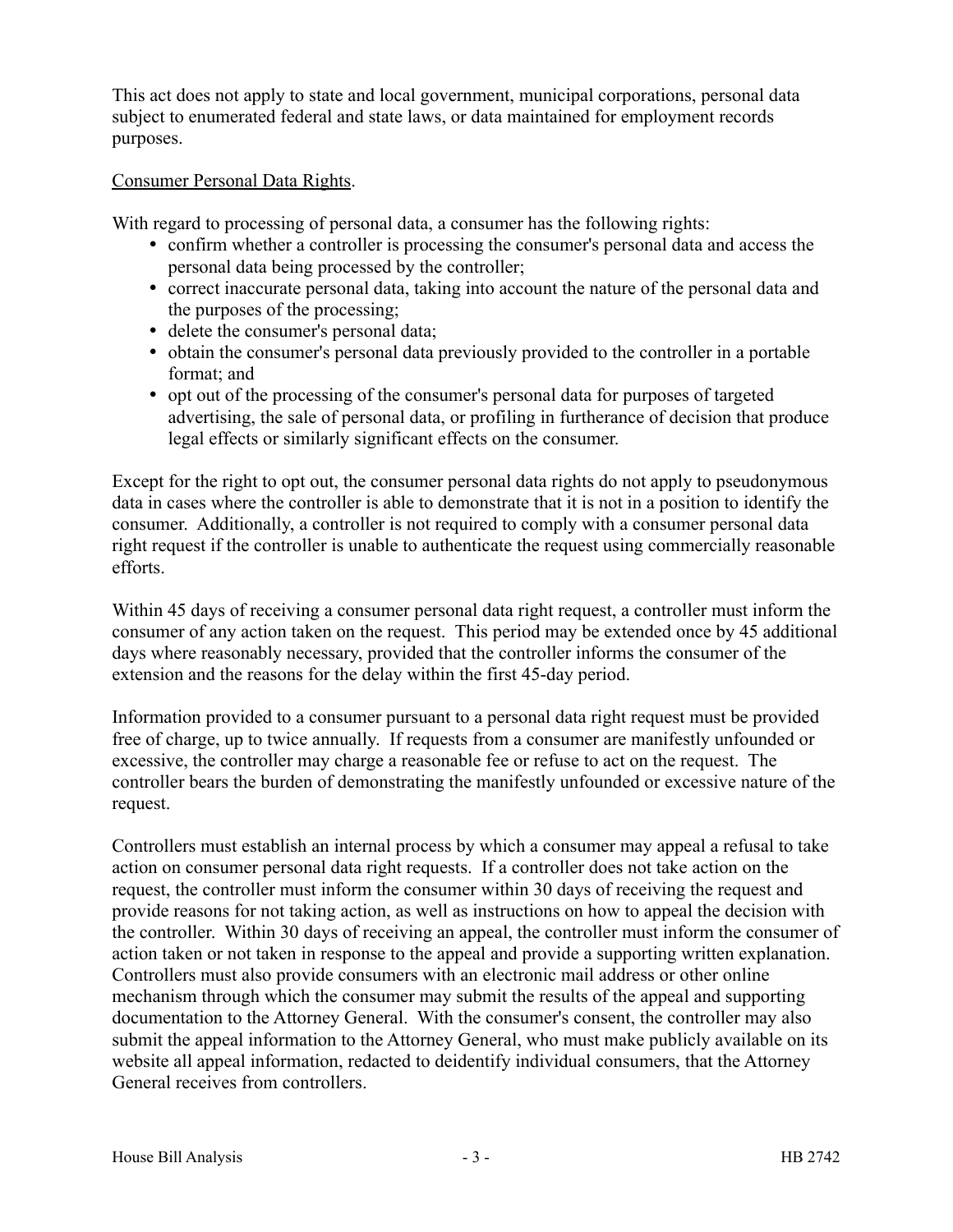Upon request, a controller must take reasonable steps to communicate a consumer's request to correct, delete, or opt out to each third party to whom the controller disclosed the personal data within one year preceding the consumer's request, unless this proves functionally impractical or involves disproportionate effort.

#### Responsibilities of Controllers and Processors.

Processing by a processor is governed by a contract between the controller and the processor that is binding on both parties and that sets out the processing instructions to which the processor is bound, including the nature and purpose of the processing. Processors are responsible for adhering to the instructions of the controller and assisting the controller in meeting its obligations. Processors must also implement and maintain reasonable security procedures to protect personal data, ensure confidentiality of the processing, and engage subcontractors only after certain requirements are met.

Controllers must:

- provide consumers with a clear and meaningful privacy notice that meets certain requirements;
- limit the collection of personal data to what is reasonably necessary for the specified purposes as disclosed to consumers;
- limit the collection of data to what is adequate and relevant to the specified purposes; and
- establish and implement data security practices.

Controllers may not:

- process personal data for purposes that are not reasonably necessary to or compatible with the specified purposes as disclosed to a consumer;
- process personal data in violation of state and federal anti-discrimination laws;
- discriminate against a consumer for exercising consumer personal data rights; or
- process a consumer's sensitive data without obtaining the consumer's consent.

Additionally, controllers must conduct a data protection assessment of each of their processing activities involving personal data and an additional data protection assessment any time there is a change in processing that materially increases the risk to consumers. Data protection assessments must identify and weigh the benefits of processing to a controller, consumer, other stakeholders, and the public against the risks to the rights of the consumer. If the assessment determines that the potential risk of privacy harm to the consumer outweigh the interests of the controller, other stakeholders, and the public, the controller may engage in the processing only with the consent of the consumer.

The Attorney General may request, in writing, that a controller disclose any data protection assessment relevant to an investigation conducted by the Attorney General and evaluate the assessment for compliance with the controller responsibilities under this act and other laws, including the Consumer Protection Act. Data protection assessments disclosed to the Attorney General are confidential and exempt from public inspection.

#### Limitations to the Responsibilities of Controllers and Processors.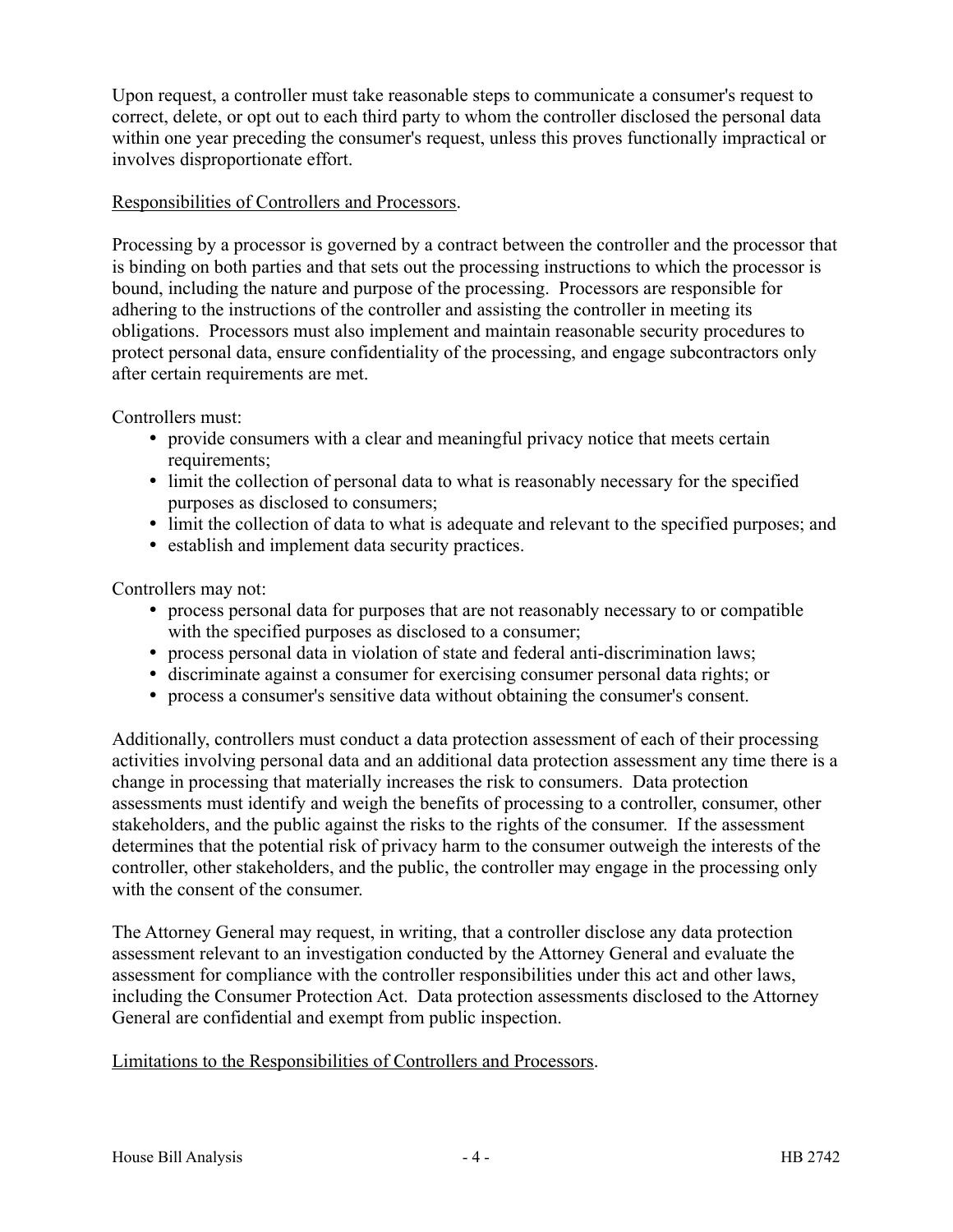Controllers or processors are not required to take certain actions in order to comply with this act, such as reidentifying deidentified data or maintaining data in an identified form. A controller or processor that uses deidentified data or pseudonymous data must monitor compliance with any contractual commitments to which pseudonymous or deidentified data are subject.

In addition, several exemptions to the obligations imposed on controllers or processors are specified, including:

- complying with federal, state, or local laws;
- providing a service specifically requested by a consumer;
- conducting internal research;
- processing personal data for public interest; or
- performing internal operations that are reasonably aligned with the expectations of the consumer.

Personal data that is processed by a controller pursuant to an exemption must not be processed for any other purpose than as expressly provided. Personal data processed pursuant to an exemption may be processed solely to the extent that such processing is proportionate and limited to what is necessary in relation to a specified purpose. If a controller processes personal data pursuant to an exemption, the controller bears the burden of demonstrating that the processing qualifies for the exemption and complies with specified requirements.

# Commercial Use of Facial Recognition Services.

Processors that provide facial recognition services must provide documentation that plainly explains the capabilities and limitations of the services and enables testing of the services. Processors must prohibit by contract the use of facial recognition services by controllers to unlawfully discriminate under federal or state law.

Processors that provide facial recognition services must make available an application programming interface to enable controllers or third parties to conduct independent testing of facial recognition services for accuracy and unfair performance differences across distinct subpopulations. If independent testing identifies material unfair performance differences across subpopulations and those results are disclosed to the processor and validated, the processor must develop and implement a plan to address the identified performance differences.

Prior to deploying a facial recognition service, controllers must test the facial recognition service in operational conditions and take commercially reasonable steps to ensure best quality results. Controllers must conduct specified periodic training of all individuals that operate a facial recognition service or process personal data obtained from the use of a facial recognition service.

Controllers deploying a facial recognition service in physical premises open to the public must provide a conspicuous and contextually appropriate notice that meets certain minimum requirements and obtain consumer consent prior to enrolling a consumer's image in the facial recognition service, unless four specified requirements are met to permit enrollment without consumer consent.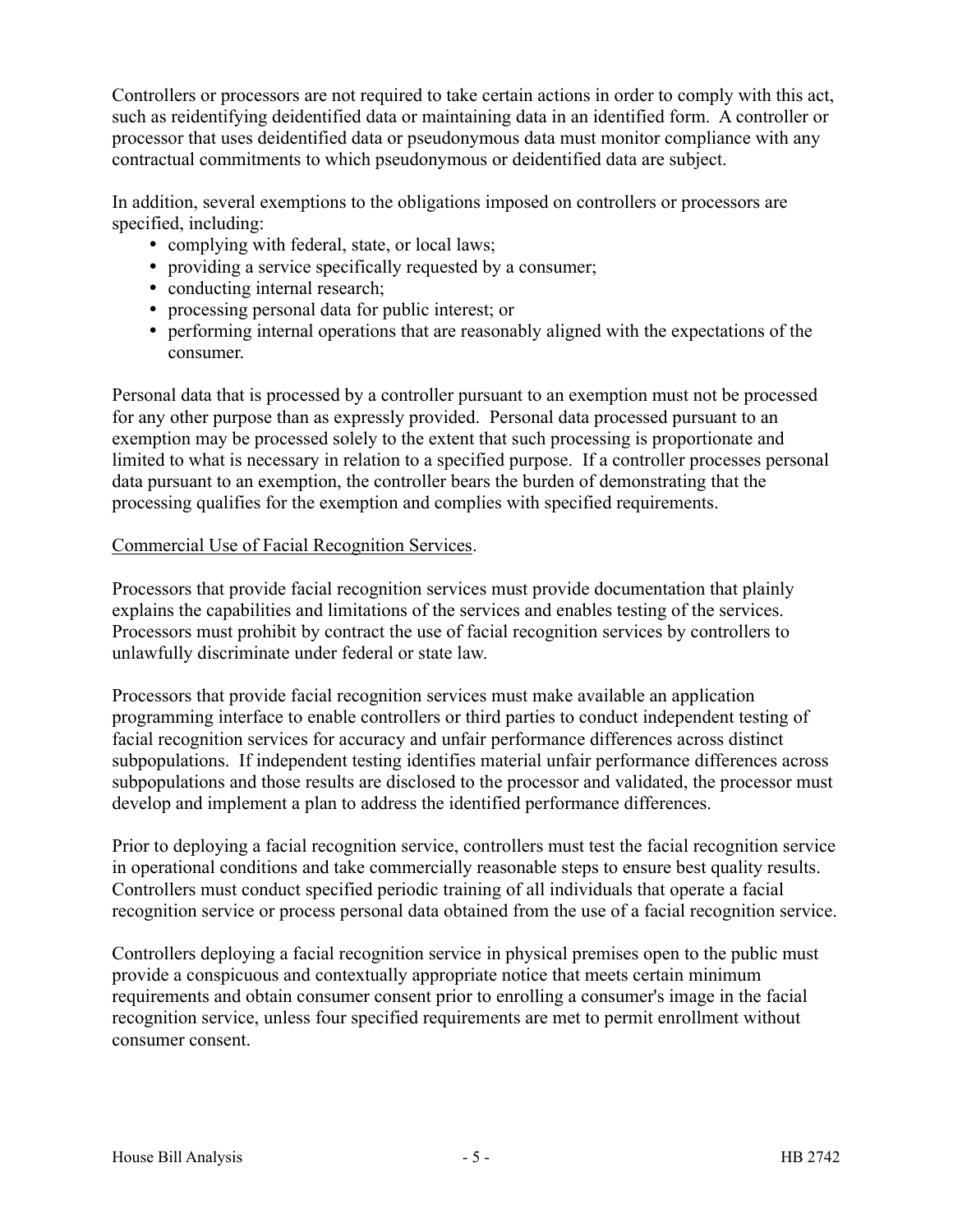Controllers that use facial recognition services to make decisions that produce legal effects or similarly significant effects on consumers must ensure that those decisions are subject to meaningful human review.

Controllers may not knowingly disclose a consumer's personal data obtained from a facial recognition service to law enforcement except when the disclosure is:

- pursuant to the consumer's consent;
- required by law;
- necessary to prevent or respond to an emergency; or
- to the National Center for Missing and Exploited Children.

Controllers and processors using a facial recognition service must fulfill controller responsibilities and respond to consumer requests to exercise personal data rights.

# Preemption.

Local governments are preempted from adopting any laws, ordinances, or regulations regarding the processing of personal data by controllers or processors.

#### Liability and Enforcement.

The Attorney General has exclusive enforcement authority. A violation of this act may not serve as the basis for, or be subject to, a private right of action under this act or any other law.

A controller or processor that violates this act is subject to an injunction and liable for a civil penalty of not more than \$7,500 per violation. All receipts from the imposition of civil penalties, except for the recovery of costs and attorneys' fees accrued by the Attorney General in enforcing this act, must be deposited into the Consumer Privacy Account (Account) created in the state treasury. Moneys in the Account may be used only for purposes of the Office of Privacy and Data Protection (OPDP).

# Reports and Research Initiatives.

The OPDP must conduct a study on the development of technology that indicates a consumer's affirmative and unambiguous choice to opt out of the processing of personal data for specified purposes. The OPDP must submit a report of its findings and recommendations to the Governor and the Legislature by October 31, 2021.

The Attorney General must compile a report evaluating the liability and enforcement provisions, including any recommendations for changes to those provisions, and submit a report to the Governor and the Legislature by July 2, 2022.

The Governor may enter into agreements with the governments of British Columbia, California, and Oregon to share personal data by public bodies across national and state borders for the purpose of joint data-driven research initiatives. The agreements must provide reciprocal protections that the respective governments agree appropriately safeguard the data.

# **Appropriation**: None.